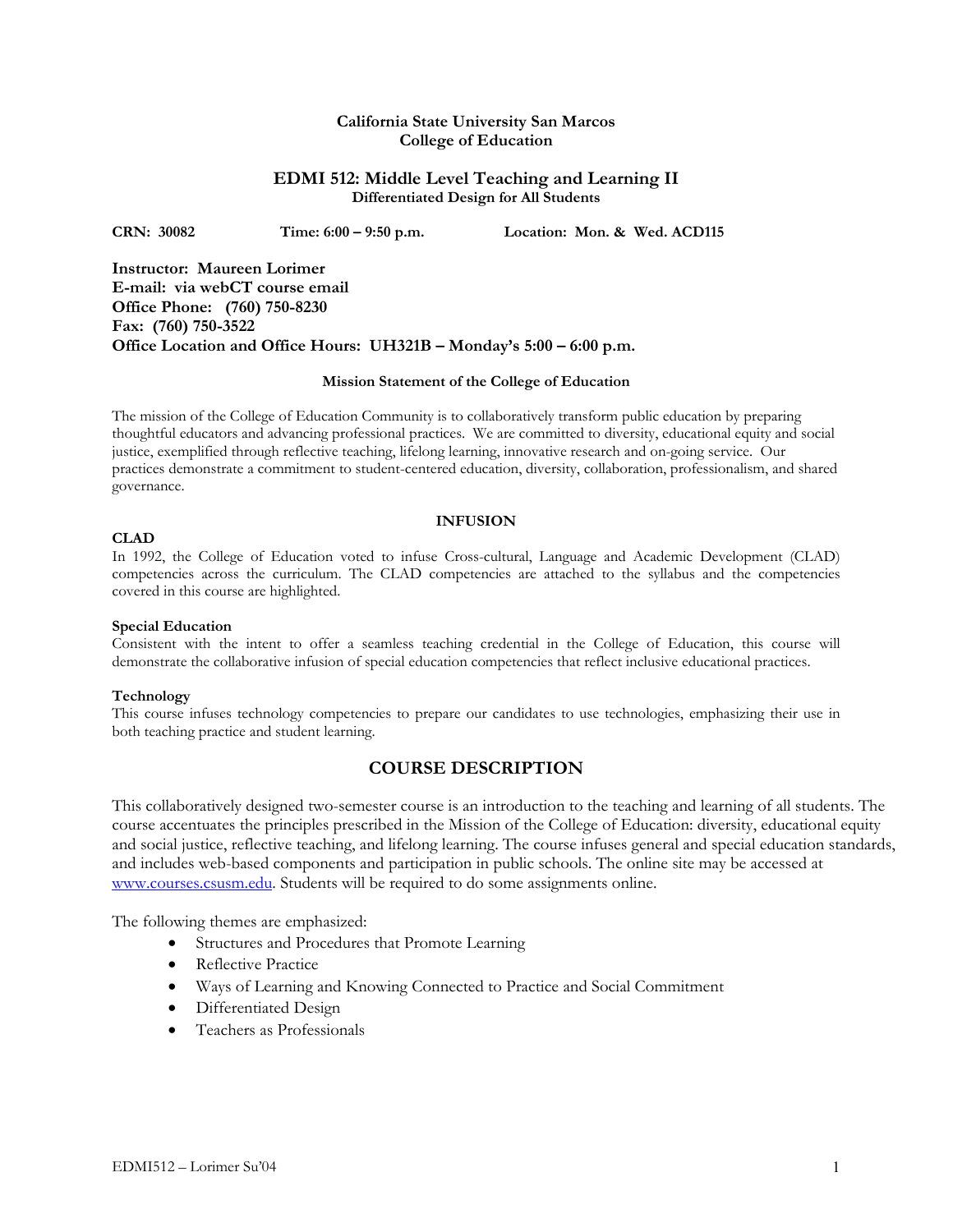# **REQUIRED TEXTS AND WEBSITES**

- 1. Choate, J. S. (2000). *Successful inclusive teaching: (3rd ed.).* Needham Heights, MA: Allyn and Bacon.
- 2. Custom Reader and/or handouts provided by the instructor
- 3. http://courses.csusm.edu
- 4. Villa, R. and Thousand, J. (1995). *Creating an inclusive school*. Alexandria, VA: Association for Supervision and Curriculum Development.
- 5. Lowe, B. & Tenorio R. (eds.) (1994). *Rethinking our classrooms: Teaching for equity and justice*. Milwaukee, WI: Rethinking Schools, Ltd.

# **CALIFORNIA STANDARDS FOR THE TEACHING PROFESSION**

- $\triangleright$  Engaging and supporting all students in learning
- $\triangleright$  Creating and maintaining effective environments for student learning
- $\triangleright$  Understanding and organizing subject matter for student learning
- ¾ Planning instruction and designing learning experiences for all learners
- $\triangleright$  Assessing student learning
- ¾ Developing as a professional educator

# **TEACHING PERFORMANCE EXPECTATIONS**

- A. Making Subject Matter Comprehensible To Students
	- TPE 1: Specific Pedagogical Skills for Subject Matter Instruction
	- TPE 1A: Subject-Specific Pedagogical Skills for Multiple Subject Teaching Assignments
- B: Assessing Student Learning
	- TPE 2: Monitoring Student Learning During Instruction
	- TPE 3: Interpretation and Use of Assessments
- C: Engaging and Supporting Students in Learning
	- TPE 4: Making Content Accessible<br>TPE 5: Student Engagement
	- Student Engagement
	- TPE 6: Developmentally Appropriate Teaching Practices
	- TPE 6A: Developmentally Appropriate Teaching Practices K-3
	- TPE 6B: Developmentally Appropriate Teaching Practices 4-8
	- TPE 6D Developmentally Appropriate Teaching Practices for Special Education: Teaching the Special Education Population in the General Education Environment
	- TPE 7: Teaching English Learners
- D: Planning Instruction and Designing Learning Experiences for Students
	- TPE 8: Learning about Students
	- TPE 9: Instructional Planning
- E: Creating and Maintaining Effective Environments for Student Learning
	- TPE 10: Instructional Time
	- TPE 11: Social Environment

#### F: Developing As A Professional Educator

- TPE 12: Professional, Legal, and Ethical Obligations
- TPE 13: Professional Growth
- TPE 14: Technology in Teaching and Learning
- TPE 15: Social Justice and Equity
- TPE 16: Biliteracy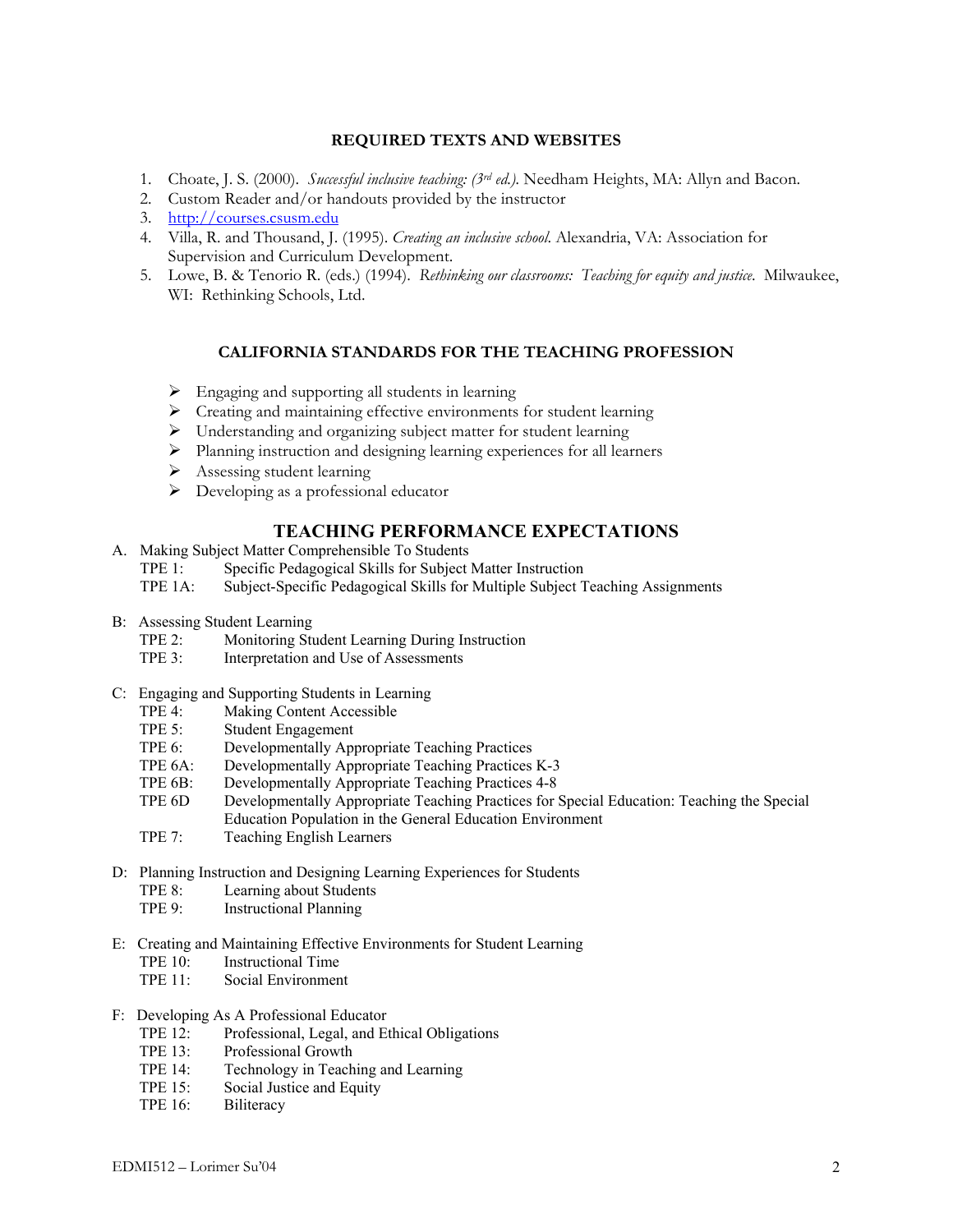# **COE ATTENDANCE POLICY**

Due to the dynamic and interactive nature of courses in the College of Education, all students are expected to attend all classes and participate actively. At a minimum, students must attend more than 80% of class time, or s/he **may not receive a passing grade** for the course at the discretion of the instructor. Individual instructors may adopt more stringent attendance requirements. Should the student have extenuating circumstances, s/he should contact the instructor as soon as possible

# **Professional Expectations (see rubric)**

- $\triangleright$  Students must come to class prepared to discuss required readings, submit required assignments, and participate in class activities. Teacher education is a professional preparation program, and students will be expected to adhere to standards of dependability, confidentiality, and writing achievement.
- $\triangleright$  Attend all class sessions, be on time, stay for the entire session, and contact the instructor (in writing) and your class partner when you must miss all or part of class.
- $\triangleright$  Word-process and keep copies of all written work.
- $\triangleright$  Complete and hand in all assignments on the given due dates for full credit. If you have extraordinary circumstances that impact completion of your assignments, please notify the instructor. Grades on assignments will be lowered by 10% for each day the assignment is late. After one week, the assignment will not be accepted.
- $\triangleright$  Read and understand the university policy on plagiarism and academic honesty.
- $\triangleright$  Students must participate in class discussions and group activities, and demonstrate positive interpersonal skills with classmates and guests.
- $\triangleright$  If you miss two class sessions, or are late (or leave early) for more than three sessions, you cannot receive a grade of A. If you miss three class sessions, you cannot receive a grade of B.
- $\triangleright$  To receive a teaching credential from the state of California you must maintain a B average (3.0 GPA), with all grades at a C+ or better, in your teacher education course

### **Assignments (Specific criteria for all assignments will be provided)**

| Attendance, Participation, & Professionalism                               |               |   | $40$ pts. |
|----------------------------------------------------------------------------|---------------|---|-----------|
| Reading Summary Responses (TPE's 12, 13)                                   |               |   | 25 pts    |
| Case Study (TPE's 1,2,4,6,9,10,14,15)                                      |               |   | $25$ pts. |
| Personal Credo & Philosophy Action Plan (TPE's 12, 13)                     | $25$ pts.     |   |           |
| SST Project – Presentation and Write-up (TPE 1-13, $\dot{\mathcal{C}}$ 15) | 30 pts.       |   |           |
| IEP In-Class Presentation and Write-Up (TPE's 1-13, $\mathcal{O}15$ )      |               |   |           |
| TPE Response $(TPE's 1-16)$                                                |               |   | $30$ pts  |
| <b>Grading Scale:</b><br>$100\% - 90\%$<br>C<br>A                          | $79\% - 70\%$ | F | below 59% |

B  $89\% - 80\%$  D  $69\% - 60\%$